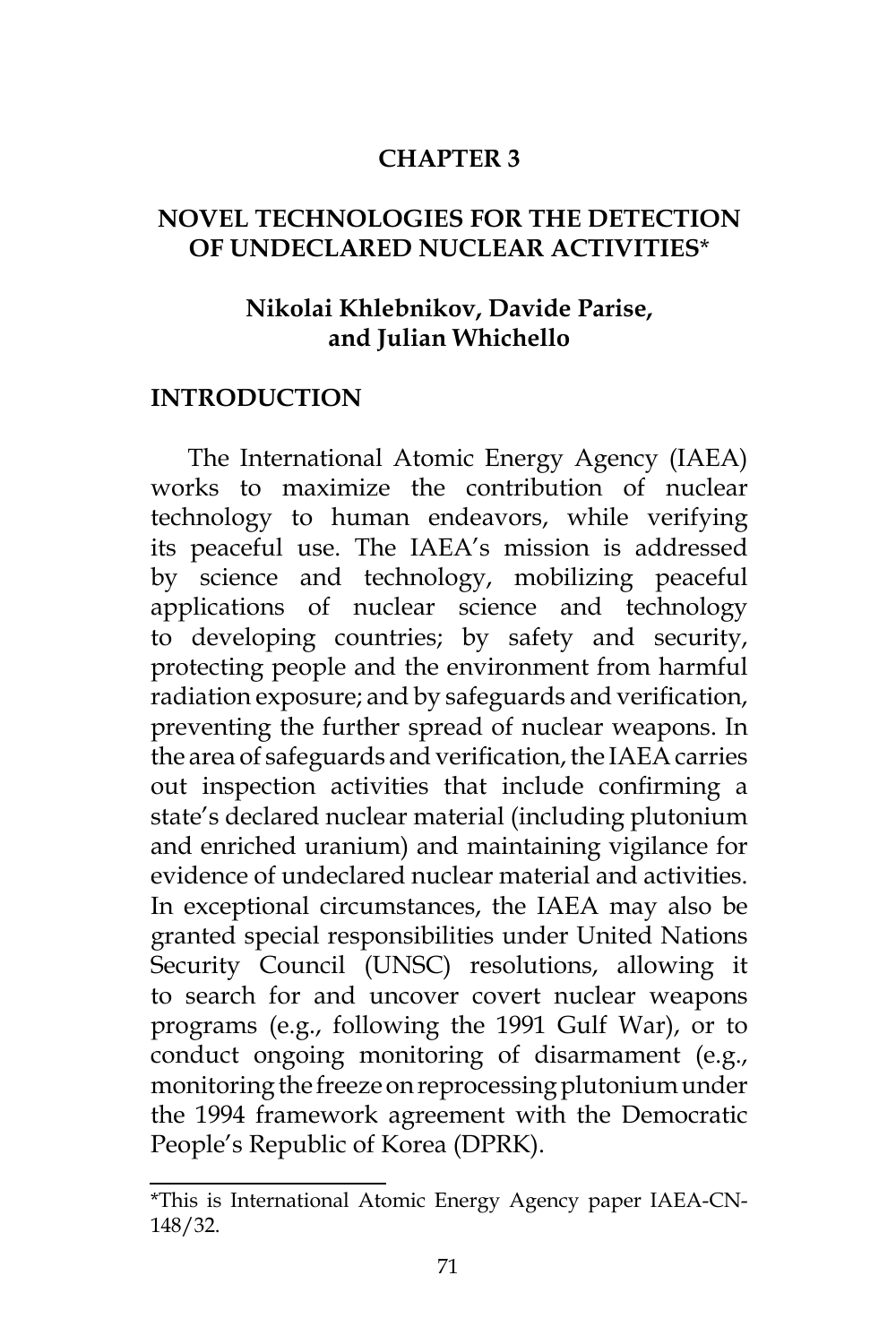In 2004, the IAEA General Conference called upon the Secretariat to examine innovative technological solutions to strengthen the effectiveness and improve the efficiency of IAEA safeguards. Member States also agreed to provide appropriate assistance to facilitate the exchange of equipment, material, and scientific and technological information for the implementation of additional protocols. The project Novel Techniques and Instruments for Detection of Undeclared Nuclear Facilities, Material, and Activities (known as the Novel Technologies Project) was established in 2005 to identify specific needs and initiate the necessary research and development (R&D) of techniques and instruments that will be used for the implementation of additional protocols, including the conduct of complementary access.

The IAEA Strategic Objectives for 2006-11<sup>1</sup> include the enhancement of the IAEA's detection capabilities through the development of new or improved safeguards approaches and techniques, and the acquisition of more effective verification equipment. The following goals are applicable to the Novel Technologies Project:

- Improve current detection capability;
- Pursue R&D for the development of novel technologies for detection of undeclared activities;
- Utilize, *inter alia*, Member States Support Programme (MSSP) mechanisms as well as internal resources and expertise; and,
- Optimise safeguards equipment and technology.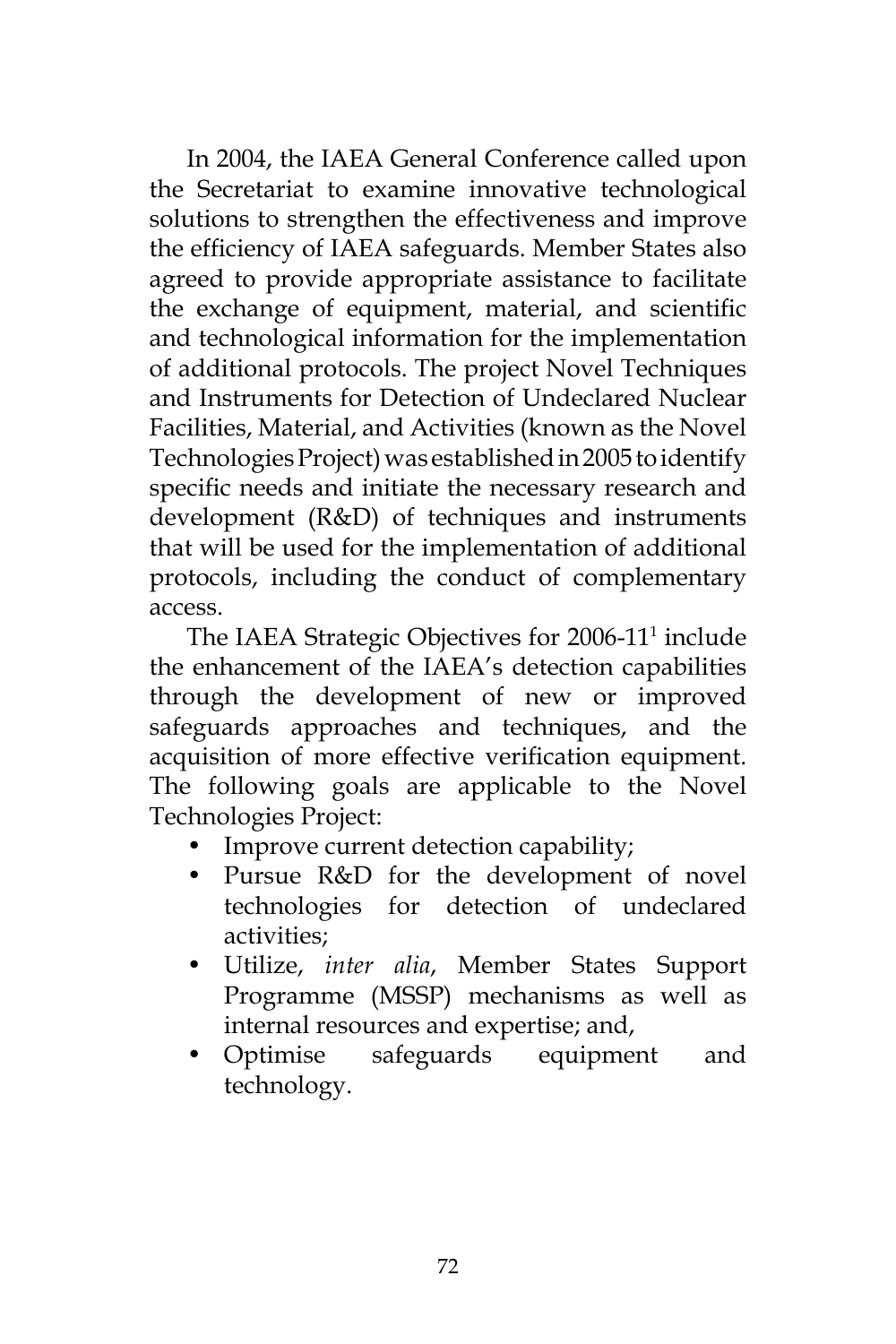# **DEVELOPMENT AND IMPLEMENTATION OF SAFEGUARDS METHODS AND INSTRUMENTS**

Implementation of effective and efficient safeguards has increasingly relied on the development and deployment of methods and instruments meeting specific functional and technical requirements. Accordingly, equipment development has complemented the safeguards implementation approaches. For example, early safeguards equipment was developed in support of on-site verification of materials and activities at declared locations.

After the 1991 Gulf War and the discovery of a clandestine nuclear weapons program in Iraq, safeguards approaches were enhanced to include additional methods and techniques, providing the IAEA with further tools by which it could better detect undeclared activities. These included environmental sampling, information analysis, export monitoring, satellite imagery, and new technologies such as ground penetrating radar. New technologies were also developed in support of additional protocols activities, including those for complementary access.

By their very nature, clandestine weapons programs take place at undeclared locations or at declared locations that may be used as a "cover" for an undeclared process being carried out. The location of such activities requires appropriate equipment that can detect unique characteristics related to the particular activity. The Novel Technologies Project aims to broaden the range of techniques and instruments available to the IAEA, including emerging techniques and instruments that enable the IAEA to detect undeclared activities in undeclared locations (e.g., small industrial areas, universities, and workshops).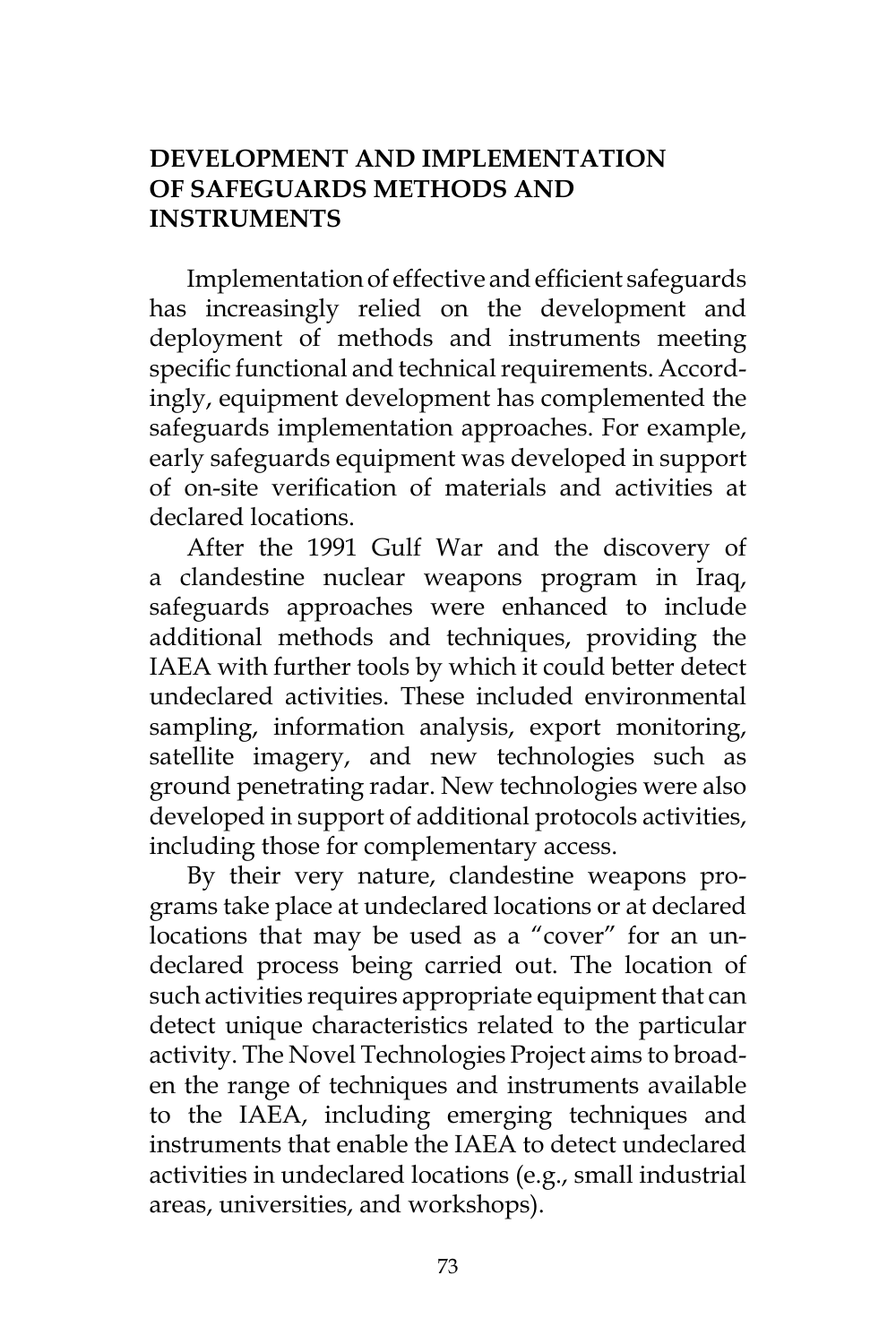# **THE NOVEL TECHNOLOGIES PROJECT**

In 2005, the IAEA Department of Safeguards solicited suggestions and proposals through its MSSP system. Broad requirements based on safeguards needs were prepared and sent to all MSSPs and other international bodies. Over 60 proposals, covering a wide range of techniques, were received and reviewed by the Safeguards Department. Techniques regarded as "new"2 were forwarded to the relevant organizational unit in the IAEA for further consideration. Those regarded as "novel"3 methods or instruments addressing a particular safeguards problem were selected for further development and evaluation within the Novel Technologies Project. Interestingly, many were based on emerging laser and other forensic techniques.

# **Project Tasks.**

The following proposals, meeting specific safeguards needs for both on-site and away-from-site detection of undeclared activities, have been selected by the IAEA for further development and evaluation.

*Optically stimulated luminescence (OSL)*.

**Need:** To determine if an undeclared location has been used previously for storing radiological material.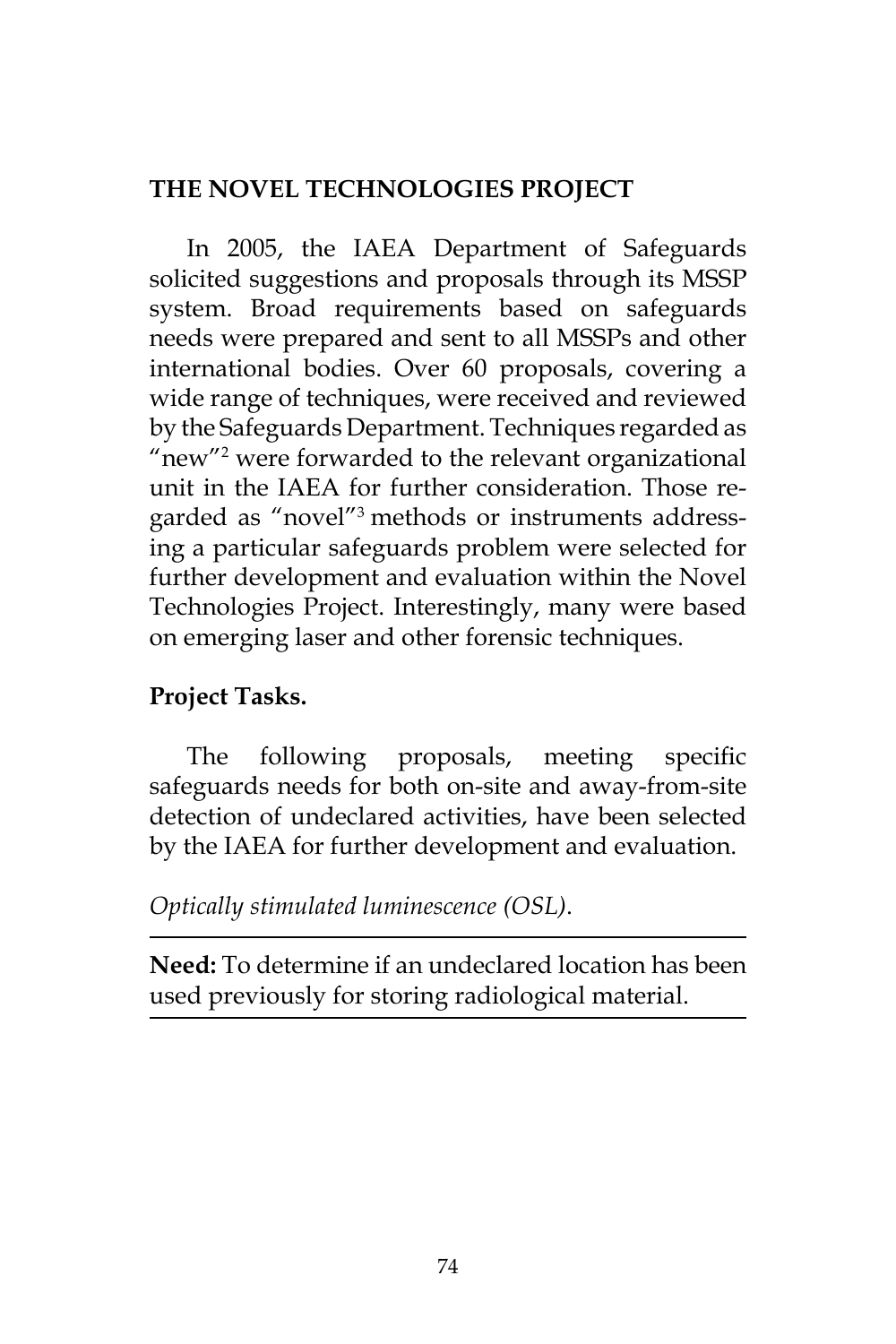



**Figure 1. An undeclared materials.**

**location is used for storage of removed and the location is Figure 2. The materials are subsequently "disquised."**

**Proposed Solution:** Use OSL to measure the radiationinduced signature retained in many common building materials.



**collects samples of the surrounding building materials.**



**Figure 3. An IAEA inspector Figure 4. The collected samples are analyzed for residual nuclear activation, indicating the previous presence of stored nuclear materials.**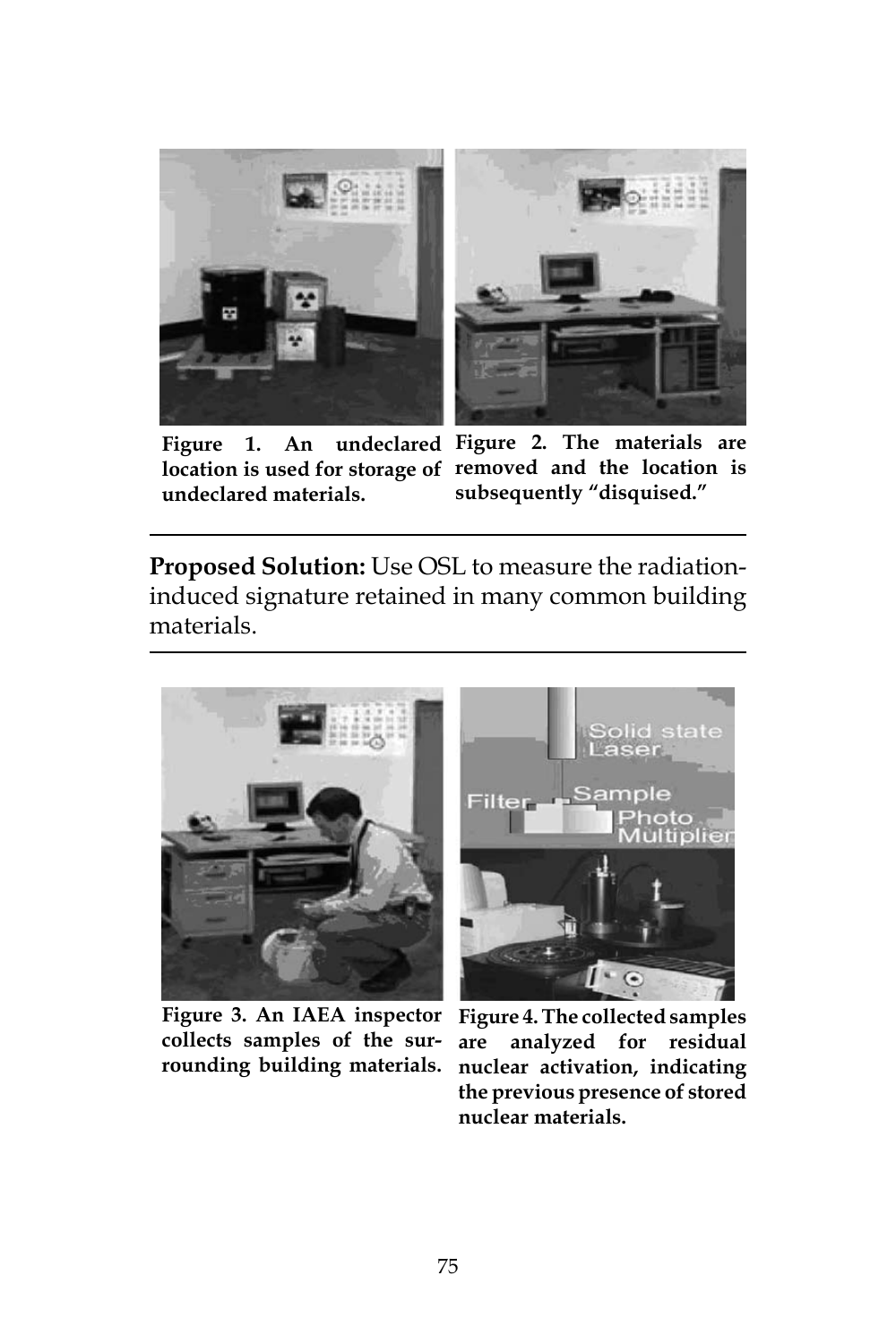*Laser-induced breakdown spectroscopy (LIBS)*.

**Need:** To determine the nature and history of compounds and elements found on site.



**Figure. 5. Unidentified materials found during an on-site complementary access inspection.**

**Proposed Solution:** Use on-site LIBS to determine the nature and history of compounds and elements.



**Figure 6. LIBS comprises (i) Figure 7. A trained IAEA a laser system to ablate the material surface to create a micro-plasma, and (ii) a spectrometer to generate a spectroscopic profile of the microplasma's constituent components.**



**inspector operates the LIBS unit on-site. The spectroscopic profile is compared to those in its library to determine material's make-up and history.**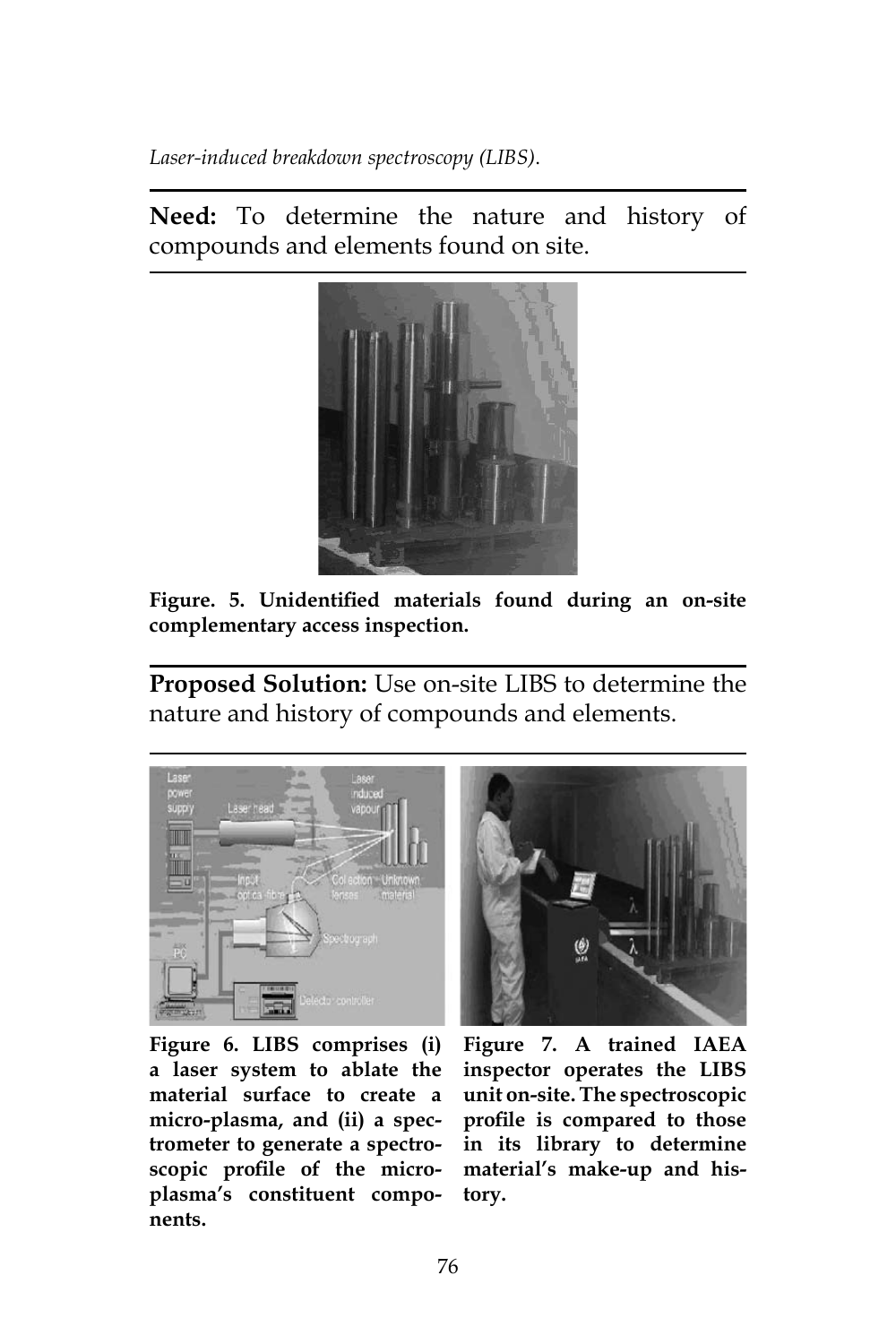*Light detection and ranging (LIDAR)*.

**Need:** To detect the presence and nature of nuclear fuel cycle process activities at suspected locations.

**Proposed Solution:** Use a mobile LIDAR laboratory in the vicinity of a suspected site to detect the presence of characteristic gaseous compounds, emanating from nuclear fuel cycle (NFC) processes into the atmosphere.



**Figure 8. LIDAR methods are used routinely by environmental monitoring agencies to determine the presence of pollutants in the atmosphere.**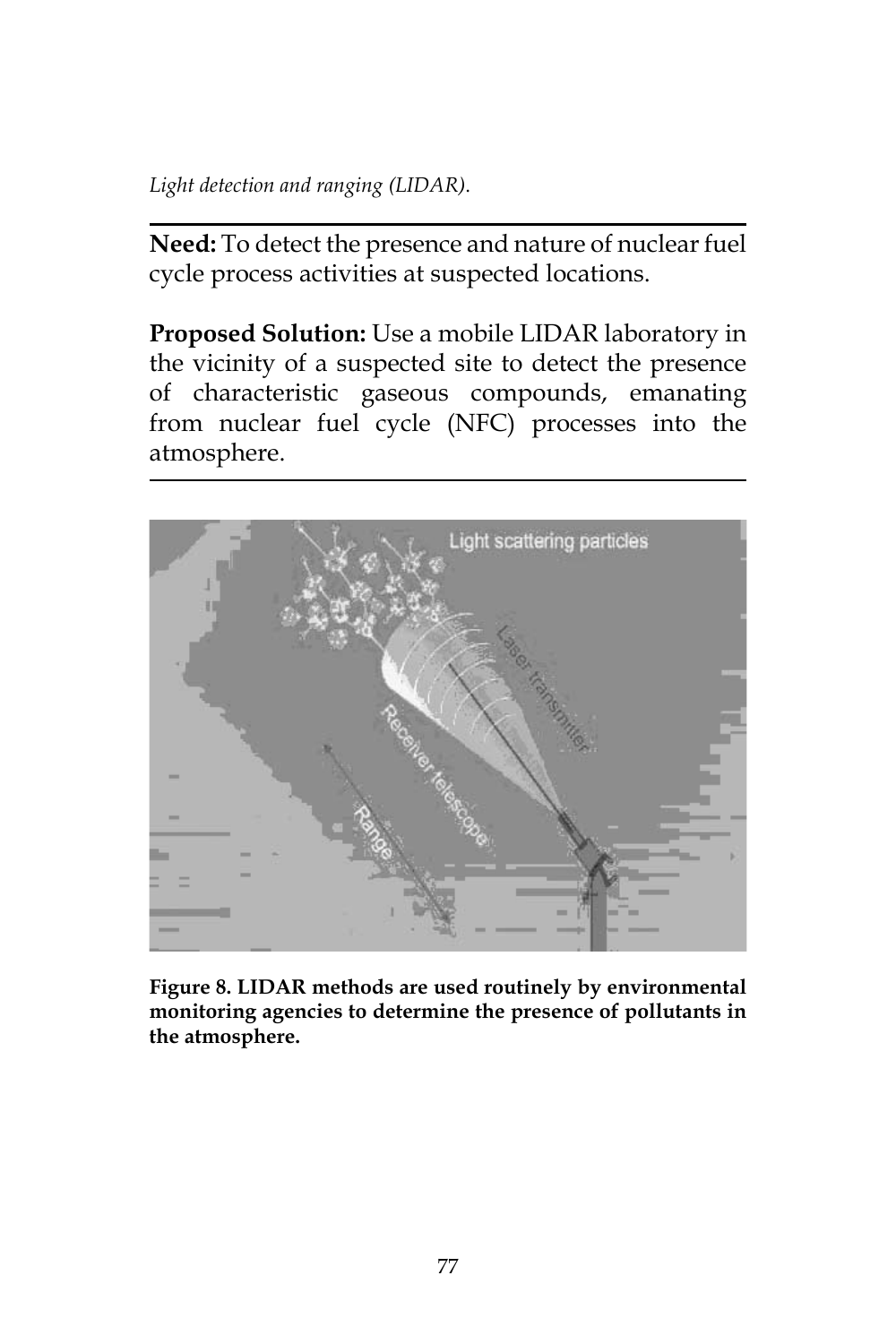

**Figure 9. A mobile LIDAR travels to the vicinity of a suspected location engaged in undeclared NFC processes. A laser, tunable to precise wavelengths (λ) selectively stimulates specific airborne molecules emanating as gaseous compound from the process. A light-sensitive telescope scans the atmosphere, detecting the presence of the stimulated molecules.**

*Sampling and analysis of atmospheric gases*.

**Need:** To detect the presence and nature of nuclear fuel cycle process activities at suspected locations.

**Proposed Solution:** Use on-site laboratory to determine the atmospheric composition of gaseous mixtures.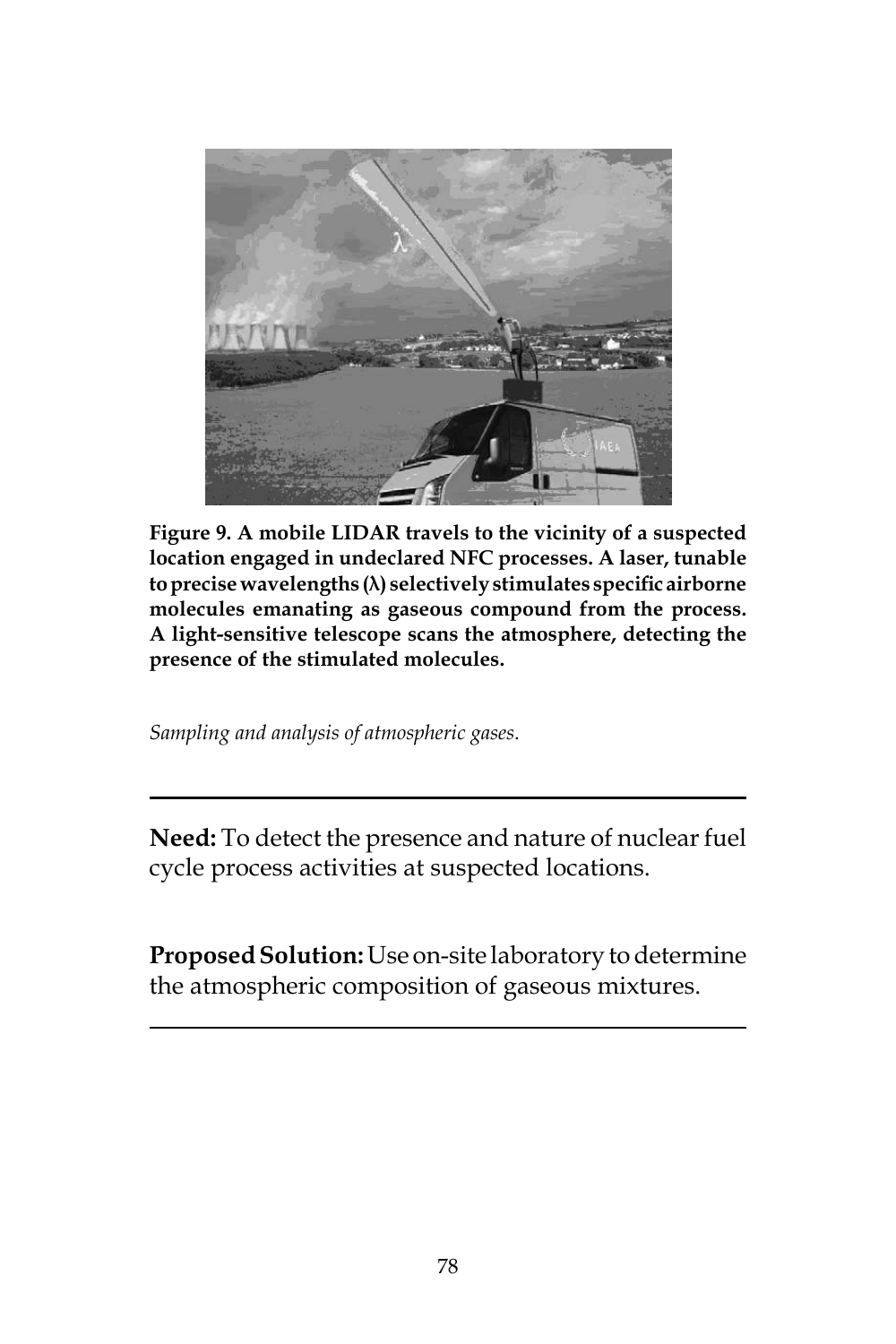

**Figure 10. A mobile on-site laboratory samples and concentrates atmospheric-borne pollutants. Local meteorological conditions and the GPS location are also recorded.**



**Figure 11. Samples are brought to a field laboratory for analysis.**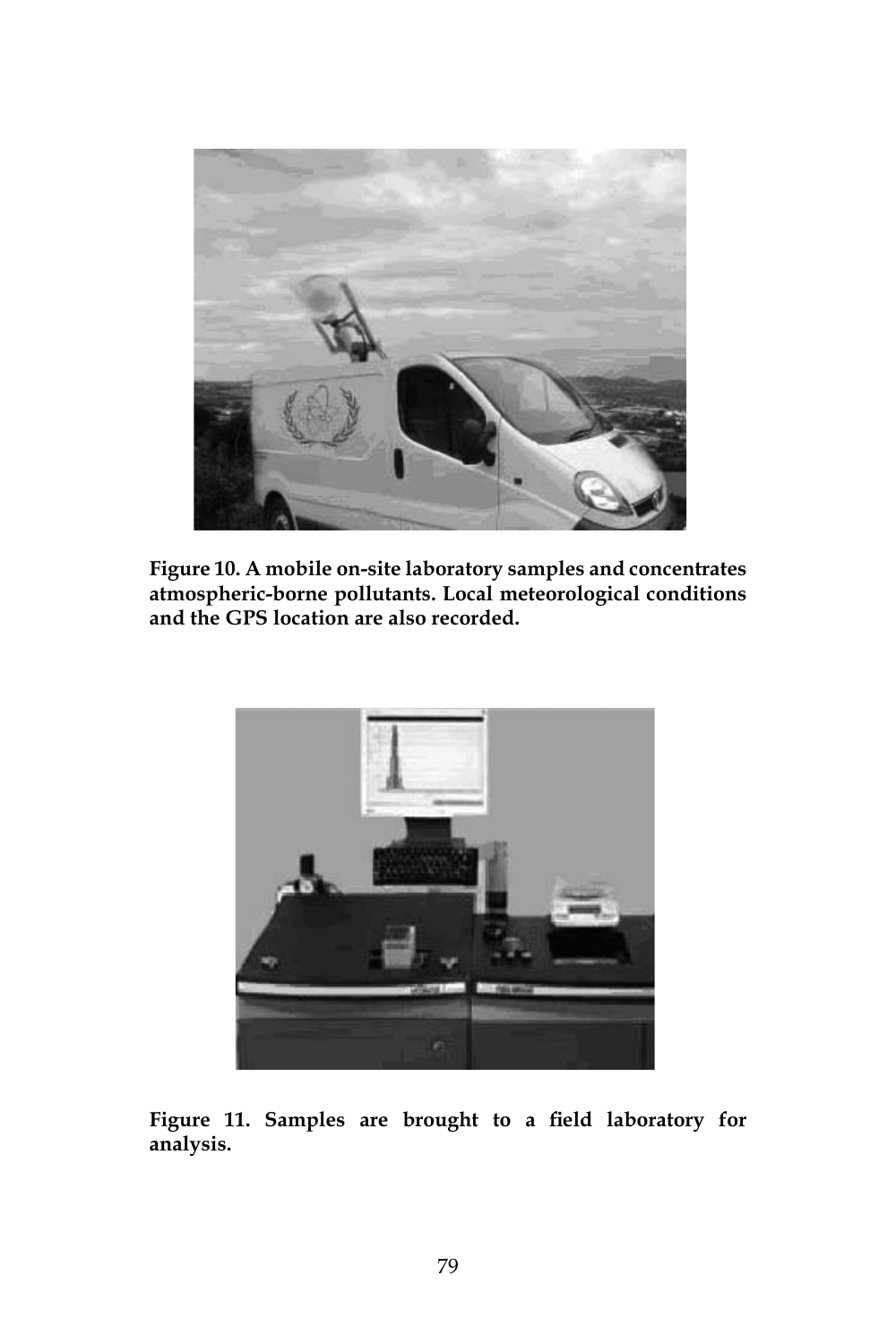

**Figure 12. Airborne material is identified through sample analysis, and the data are combined with meteorological information in a suitable atmospheric computer model to provide an estimate of the source direction and probable location.**

# **Project Activities.**

In parallel to pursuing the tasks outlined in Project Tasks, the Project has also convened specialist technical meetings on techniques for the verification of enrichment activities,<sup>4</sup> noble gas sampling and analysis,<sup>5</sup> and laser spectrometry techniques.<sup>6</sup> Further specialist meetings covering novel technologies are being planned. Additionally, the Project has been active with the support of Member States in establishing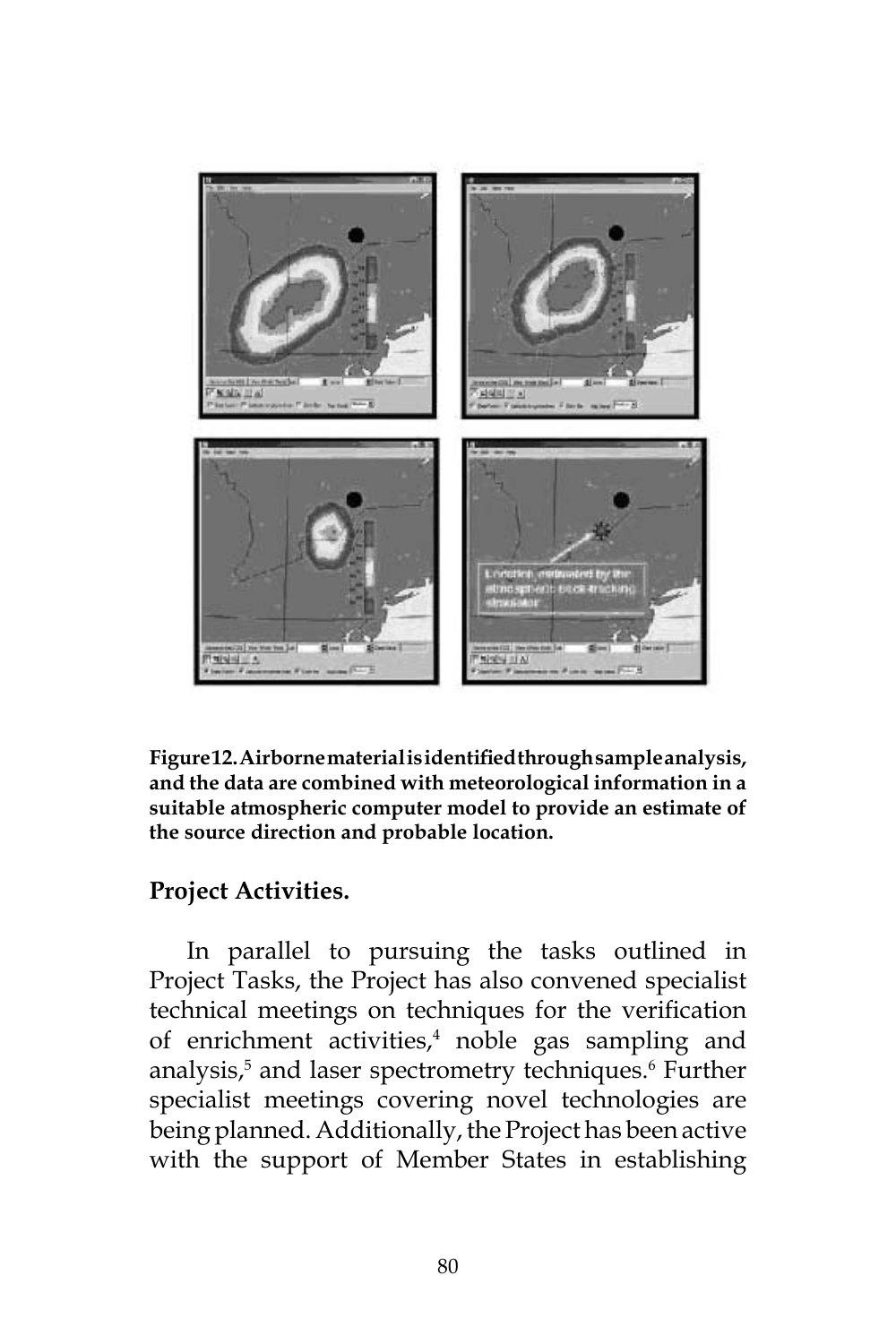contacts with international R&D organizations and with experts engaged in a wide range of sensor and detection technologies. MSSPs have also been supportive, agreeing to assist the Project by facilitating technical exchanges with both private and governmentoperated R&D laboratories and by providing access to experts for short-duration tasks, facilitating attendance at technical meetings, advising on novel methods and instruments, conducting field tests and providing supplementary funding.

The Project is also developing a secure technical database to handle relatively large volumes of technical information. The database will also provide nonsensitive information on the Project's tasks and activities on a dedicated website to further raise the profile of this work to the international R&D community.

# **Project Planning.**

The Novel Technologies Project was established to develop and evaluate effective techniques that meet IAEA needs and that can be incorporated within safeguards approaches for detecting evidence of undeclared nuclear fuel-cycle activities, particularly at undeclared locations. To that end, the Project will continue to conduct surveys to identify safeguards needs that cannot be met with available techniques, broaden technical collaboration with other nonproliferation organizations and the international R&D community and, where required, initiate further tasks that will lead to safeguards-useable methods and instruments. The basis of these initiatives will be a review and analysis of the nuclear fuel cycle processes, the identification of the most safeguards-useful activity indicators<sup>7</sup> and emanating signatures $\delta$  that can "travel" from the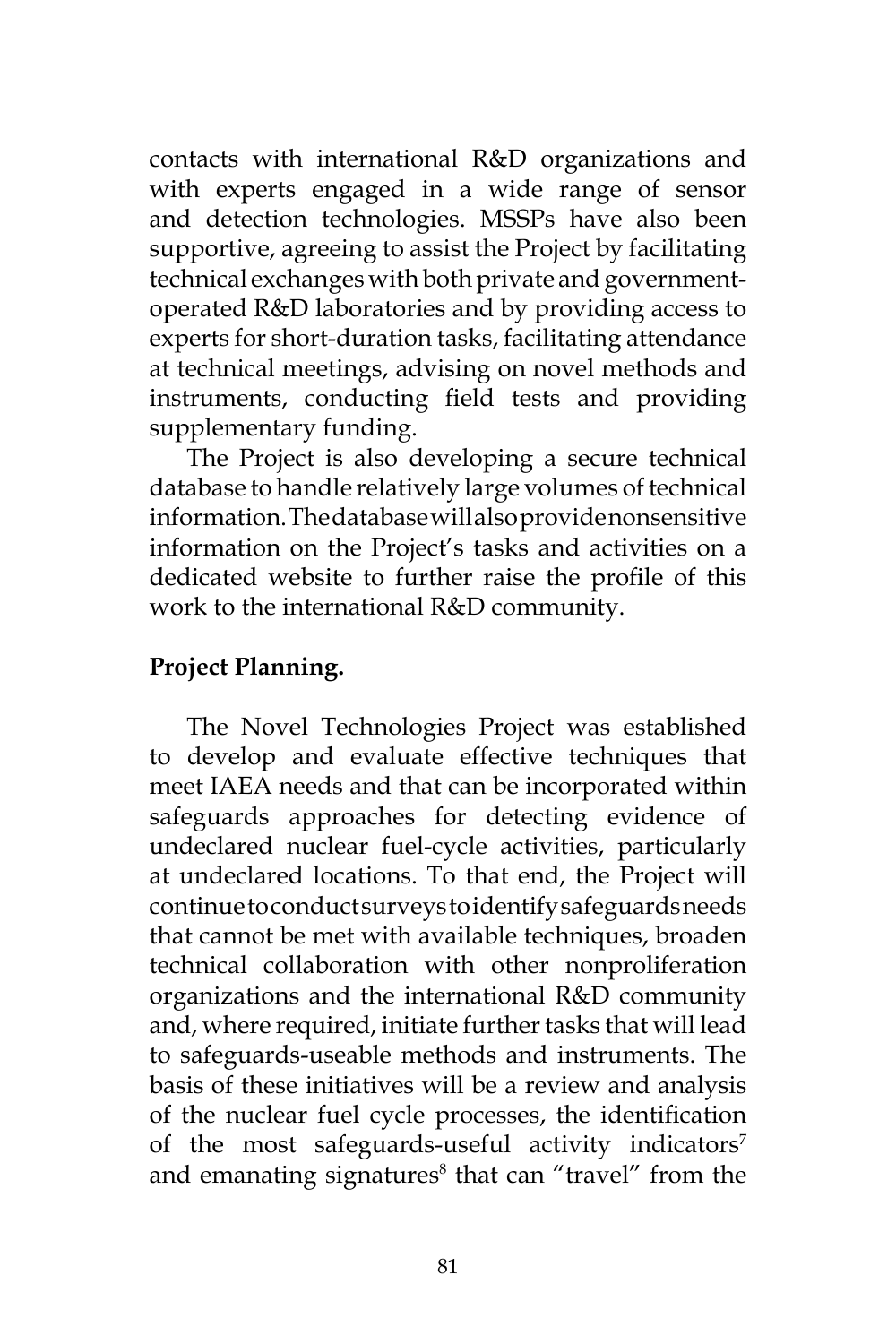source location and be detected with a high level of confidence and accuracy. Indicators and signatures will be information, matter, and/or energy associated with a particular NFC process. Once identified, methods useful for the detection of promising indicators, and signatures will be assessed by experts to determine if suitable methodology or instruments are available. Where none exist in a safeguards-useable form, then the Project will define appropriate technical and procedural requirements, initiating the necessary R&D and testing regimes.

### **CONCLUSIONS**

The establishment of the Novel Technologies Project has provided a mechanism for the IAEA to address the technologies required for emerging and future inspectorate needs. Moreover, it has facilitated the IAEA's access to a greatly expanded range of methods and instruments, thereby allowing safeguards planners the opportunity to develop novel verification and detection approaches.

#### **REFERENCES**

- International Atomic Energy Agency, *Technical Meeting on Techniques for IAEA Verification of Enrichment Activities, STR-349*, Vienna: International Atomic Energy Agency, 2005.
- International Atomic Energy Agency, *Strategic Objectives 2006– 2011*, Vienna: International Atomic Energy Agency, 2006.
- International Atomic Energy Agency, *Technical Meeting on Application of Laser Spectrometry Techniques in IAEA Safeguards*, Vienna: International Atomic Energy Agency, 2006.
- International Atomic Energy Agency, *Technical Meeting on Noble Gas Monitoring Sampling and Analysis for Safeguards*, Vienna: International Atomic Energy Agency, 2006.